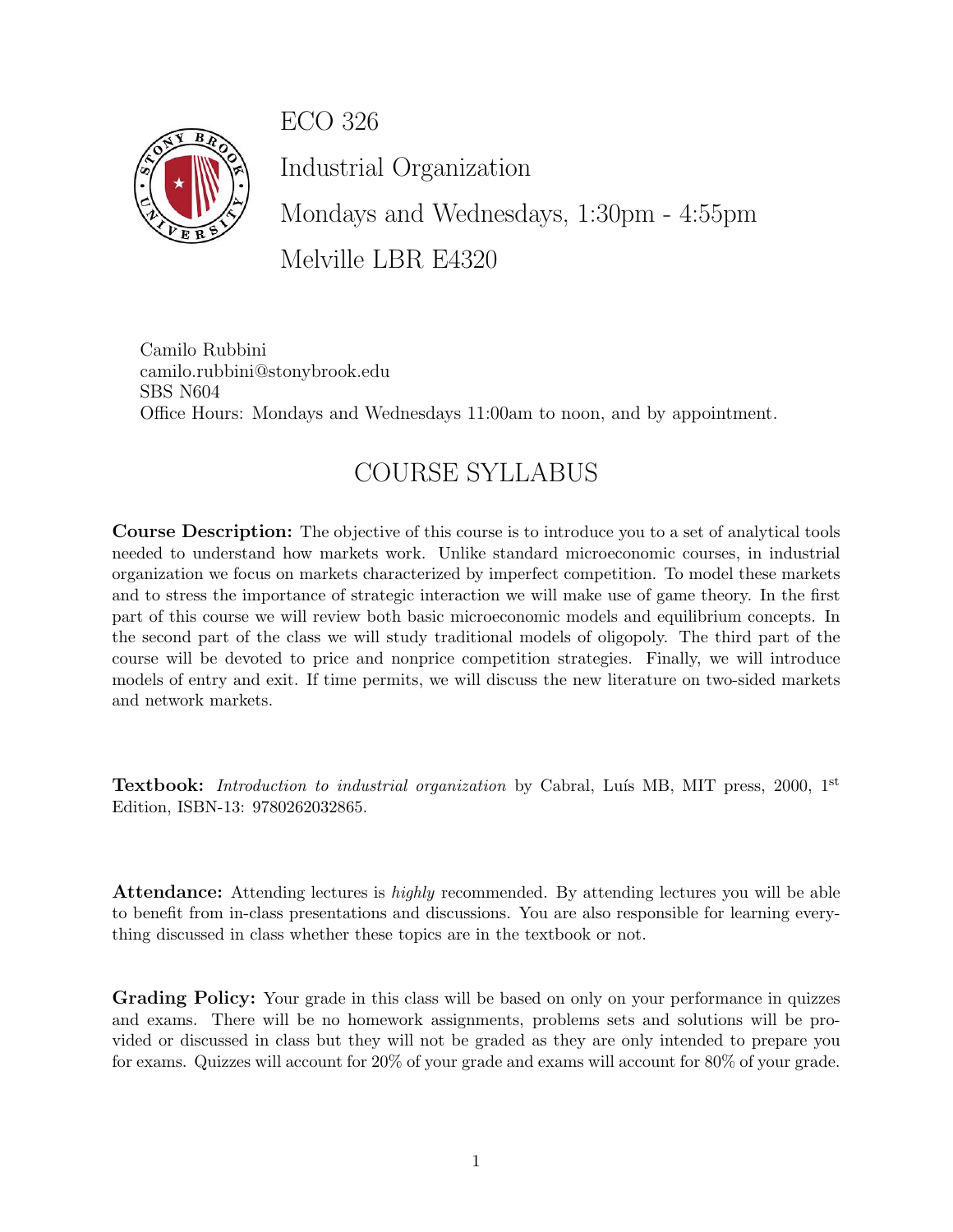## Letter Grade Distribution:

| $>= 93.00$         | $\mathbf{A}$ | $73.00 - 76.99$ C             |    |
|--------------------|--------------|-------------------------------|----|
| $90.00 - 92.99$ A- |              | $70.00 - 72.99$ C-            |    |
| $87.00 - 89.99$ B+ |              | $67.00 - 69.99$ D+            |    |
| $83.00 - 86.99$ B  |              | $63.00 - 66.99$ D             |    |
| $80.00 - 82.99$ B- |              | $60.00 - 62.99$ D-            |    |
| $77.00 - 79.99$ C+ |              | $\vert \langle = 59.99 \vert$ | E, |

Quizzes: You will have six quizzes in class. Quizzes will be open notes problems for you to complete at the end of each class. For your quizzes grade, I will consider only the best four of your scores (the lowest two scoring quizzes will be dropped). There will be NO makeup quizzes. In order to complete quizzes you must be in class.

Exams: There will be three exams in this class: two midterms and a final. ONLY your best two exams will count towards your grade (your lowest scoring exam will be dropped). The first two exams (Wednesday, June 10th and Wednesday, June 24th) are NOT cumulative. The third exam (Wednesday, July 1st) is cumulative and will include everything covered in the first two exams. After grading your second exam I will post provisional final grades so you can decide whether to take the final for the chance to improve your grade or to keep your provisional final grade. Since your lowest exam score is dropped, there will be NO makeup exams.

Tentative Course Outline: The weekly coverage might change as it depends on the progress of the class. Changes will be announced in class.

| Week   | Content                                                                      |
|--------|------------------------------------------------------------------------------|
| Week 1 | $\bullet$ Introduction.<br>• Review of microeconomics and basic game theory. |
| Week 2 | • Oligopoly models, market structure and market power.<br>• Quizzes 1 and 2. |
| Week 3 | • Oligopoly models review.<br>• Quiz 3 and exam 1.                           |
| Week 4 | • Price and nonprice competition strategies.<br>• Quizzes $4$ and $5$ .      |
| Week 5 | • Entry and exit models.<br>• Quiz 6 and exam 2.                             |
| Week 6 | $\bullet$ Study day.<br>• Final Exam.                                        |